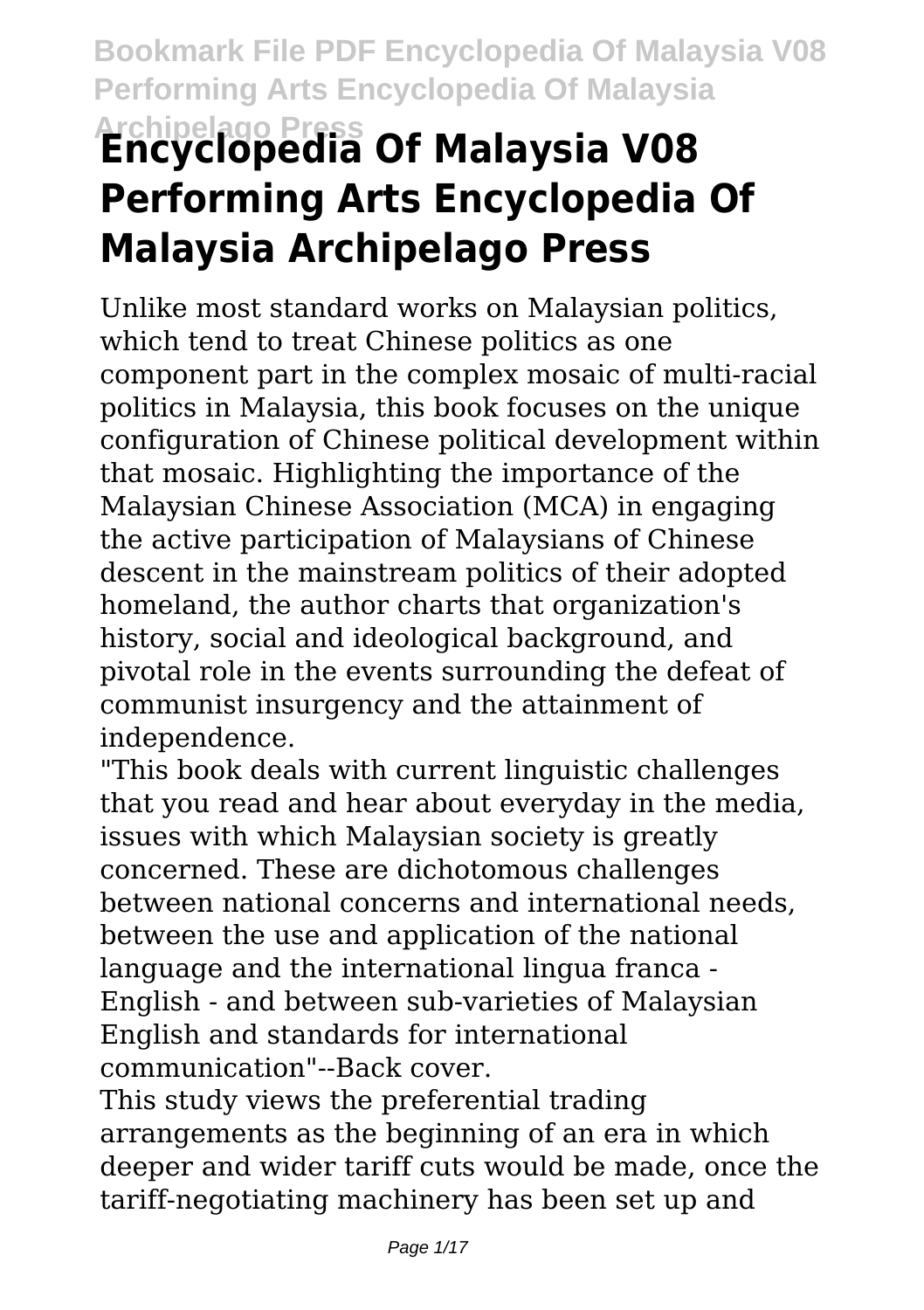**Bookmark File PDF Encyclopedia Of Malaysia V08 Performing Arts Encyclopedia Of Malaysia Archipelago Press** institutionalized.

The Encyclopedia of Malaysia: Performing arts Toward an Alternative Theoretical Approach Malaysia's Demographic Transition Truce Talks Ending the Armed Struggle of the Communist Party of Malaya The Encyclopedia of Malaysia: Early history The Reflowering of Malaysian Islam A History of Malaysia *This book explores the issues of the transsexuals in Malaysia. Through numerous studies, interviews with the relevant parties and accounts from the 'mak nyahs' themselves, The Mak Nyahs: Malaysian Male To Female Transsexuals gives a profound insight into the world of transsexuals the history and definition of 'mak nyahs', what it means to be a 'mak nyah' in Malaysia, transsexuals in other countries and the views of the relevant parties regarding transsexuals in Malaysia among others. For those who seek a deeper understanding of the 'mak nyahs', this book provides intriguing and enlightening facts and accounts, which help to broaden ones perspective of this community who form part of the diversity of the human landscape. This is a pioneering study of songket, a rich, luxurious ceremonial fabric. The author begins with a historical survey of songket weaving and then introduces the reader to the uses of*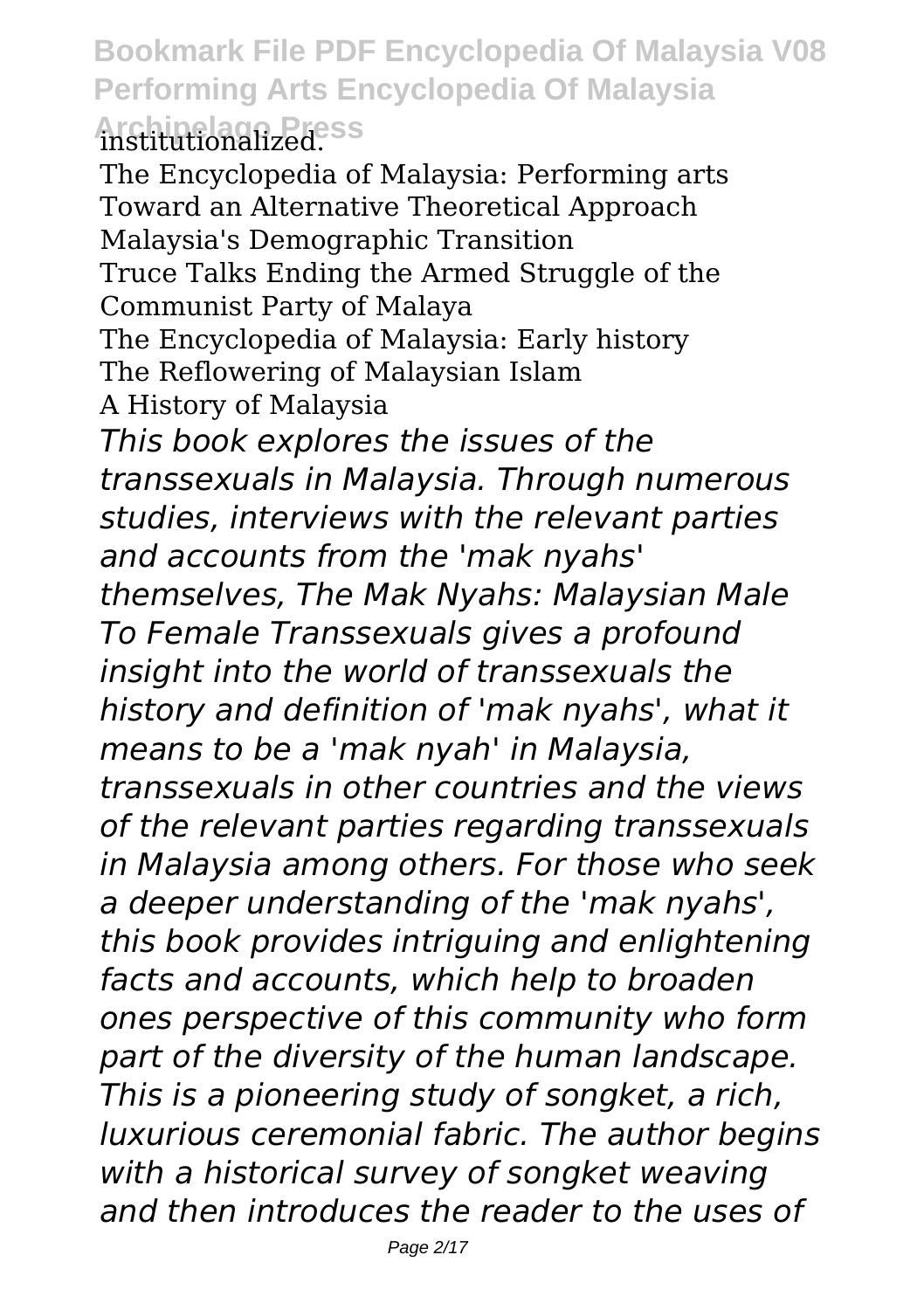**Archipelago Press** *the cloth, the techniques of production, the traditional design structure, and the complex register of motifsand patterns ornamenting the surface of the fabric.*

*A look at Malaysia's early history, complete with in-depth detail of the various historical phases and archaeological finds that have been made throughout the country.*

*Chinese Politics in Malaysia*

*Results of the 1st International Workshop on Complex Networks (CompleNet 2009) Bibliography of Malaysian Demography Chinese Business in Malaysia*

*A Sociolinguistic Study*

*Proceedings of ICICCD 2018*

*A Moment of Anguish*

**Bibliography of Malaysian Demography contains the most comprehensive and up-to-date list of 1,379 titles covering various aspects of the demography of Malaysia. The titles have been classified into twenty-one sections dealing with the more important topics such as census reports, population laws, internal migration, urbanization, ethnic composition, nuptiality, fertility, labour force, family planning, population problems, population ageing, and future population trends. Within each section, the titles have been arranged according to the alphabetical order of the author's name, and also included is an author index. The book is an indispensable source**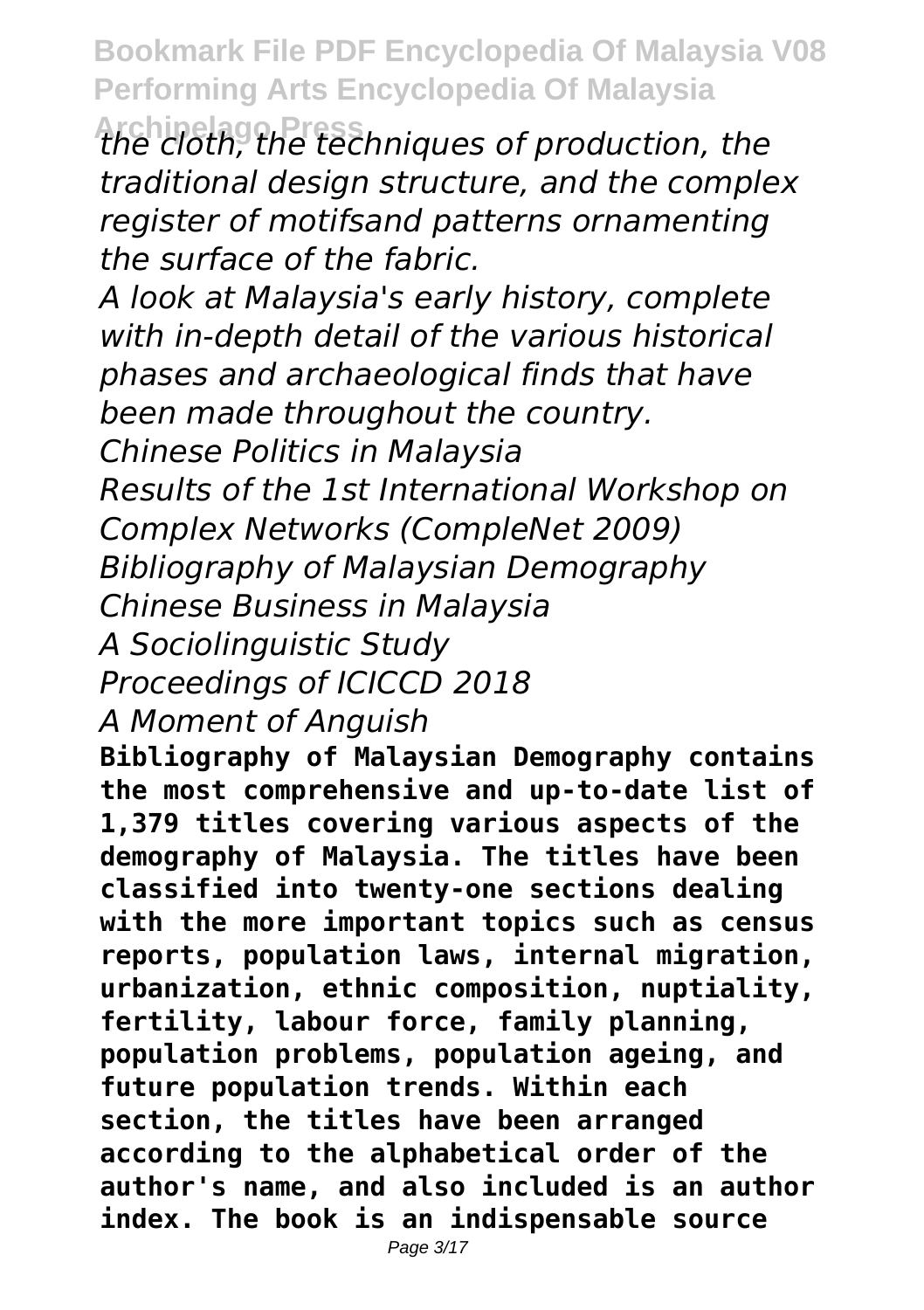**Archipelago Press for researchers interested in the demography of Malaysia.**

**"Published in association with Malaysian Social Science Association (MSSA)." The Encyclopedia of Malaysia: Performing artsThe Encyclopedia of Malaysia: Early historyDidier Millet,Csi Microbial Factories Biodiversity, Biopolymers, Bioactive Molecules: Volume 2 An Unsung (r)evolution Essentials, Exercises and Examples Renegotiating Local Values A History of the Malaysian Chinese Association**

**The State and Economic Distribution in Peninsular Malaysia**

The introduction to this volume examines the historical, political, economic, cultural, and social background of the state of Brunei, well known for its wealth and oil production. The greater part of the volume consists of a dictionary covering the people, places, organizations, and events of significance. Appendices list the genealogy of the Sultans of Brunei and present information on the political heads of the country. Twenty tables offer figures on the population, finance, exports, and imports. Includes a glossary, chronology, and ten maps. Bandw photographs. Annotation copyrighted by Book News, Inc., Portland, OR This collection presents a wide range of interdisciplinary methods to study, document, and conserve material cultural heritage. A wide variety of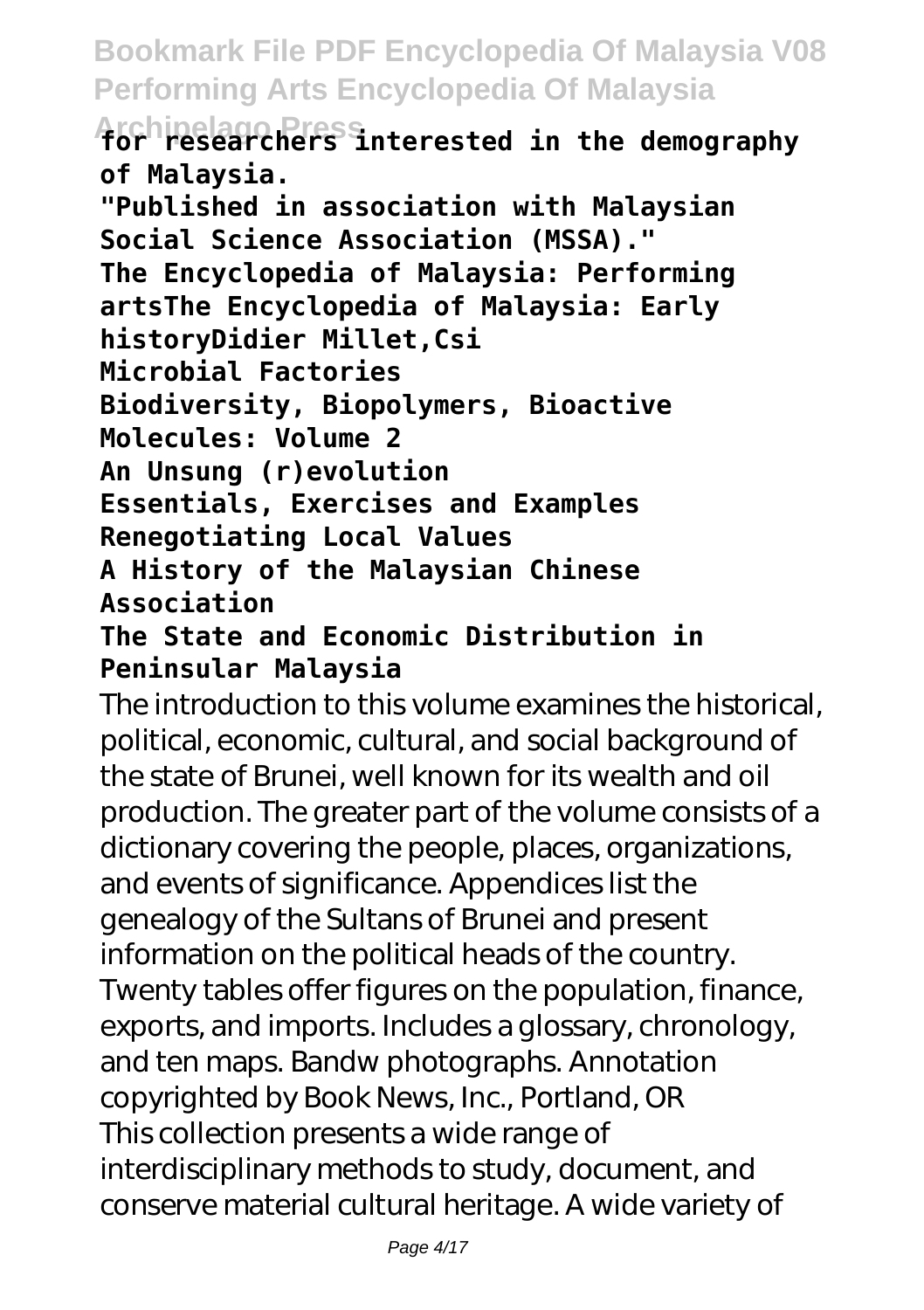**Archipelago Press** cultural heritage objects have been recorded, examined, and visualised. The objects range in date, scale, materials, and state of preservation and so pose different research questions and challenges for digitization, conservation, and ontological representation of knowledge. This book is an outcome of interdisciplinary research and debates conducted by the participants of the COST Action TD1201, Colour and Space in Cultural Heritage, 2012-16 and is an Open Access publication available under a CC BY-NC-ND licence.

Explores the role of women as social actors who contribute to both continuity and change in their society. It examines the inter-linkages between women, industrial work and relations both within the family and in the local community.

Asia: a Selected and Annotated Guide to Reference **Works** 

Working Women and Foreign Industry in Malaysia An Empirical Study of the Preferential Trading **Arrangements** 

Rapid Development, Culture, and Politics A Study of Two Developing Centres

Modern Religious Radicals and Their Roots Spirits of Resistance and Capitalist Discipline

**The book focuses on the integration of intelligent communication systems, control systems, and devices related to all aspects of engineering and sciences. It includes high-quality research papers**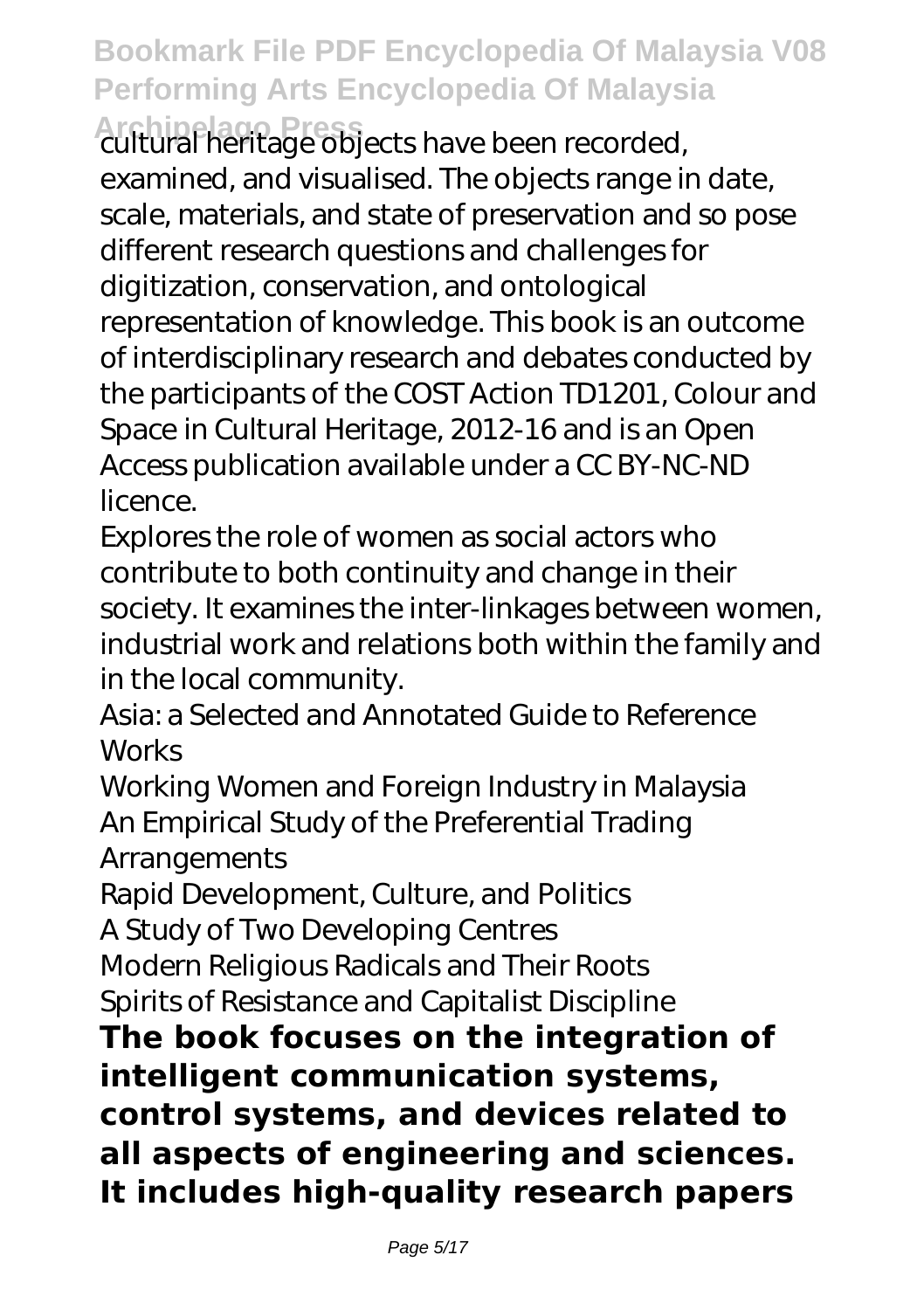**Archipelago Press from the 3rd international conference, ICICCD 2018, organized by the Department of Electronics, Instrumentation and Control Engineering at the University of Petroleum and Energy Studies, Dehradun on 21–22 December 2018. Covering a range of recent advances in intelligent communication, intelligent control and intelligent devices., the book presents original research and findings as well as researchers' and industrial practitioners' practical development experiences of. This guide to the literature of Asian history represents a first attempt to present in an integrated fashion all the major source materials, without distinction as to place or language of publication. Of the approximately 950 books and periodicals referred to, about two-thirds are in English, and about 140 are in Japanese. In addition to books and articles on historical and political subjects, the Bibliographyalso lists appropriate encyclopedias, yearbooks, biographical dictionaries, atlases, gazetteers, and sources of census and statistical information. The selection of references was made after an**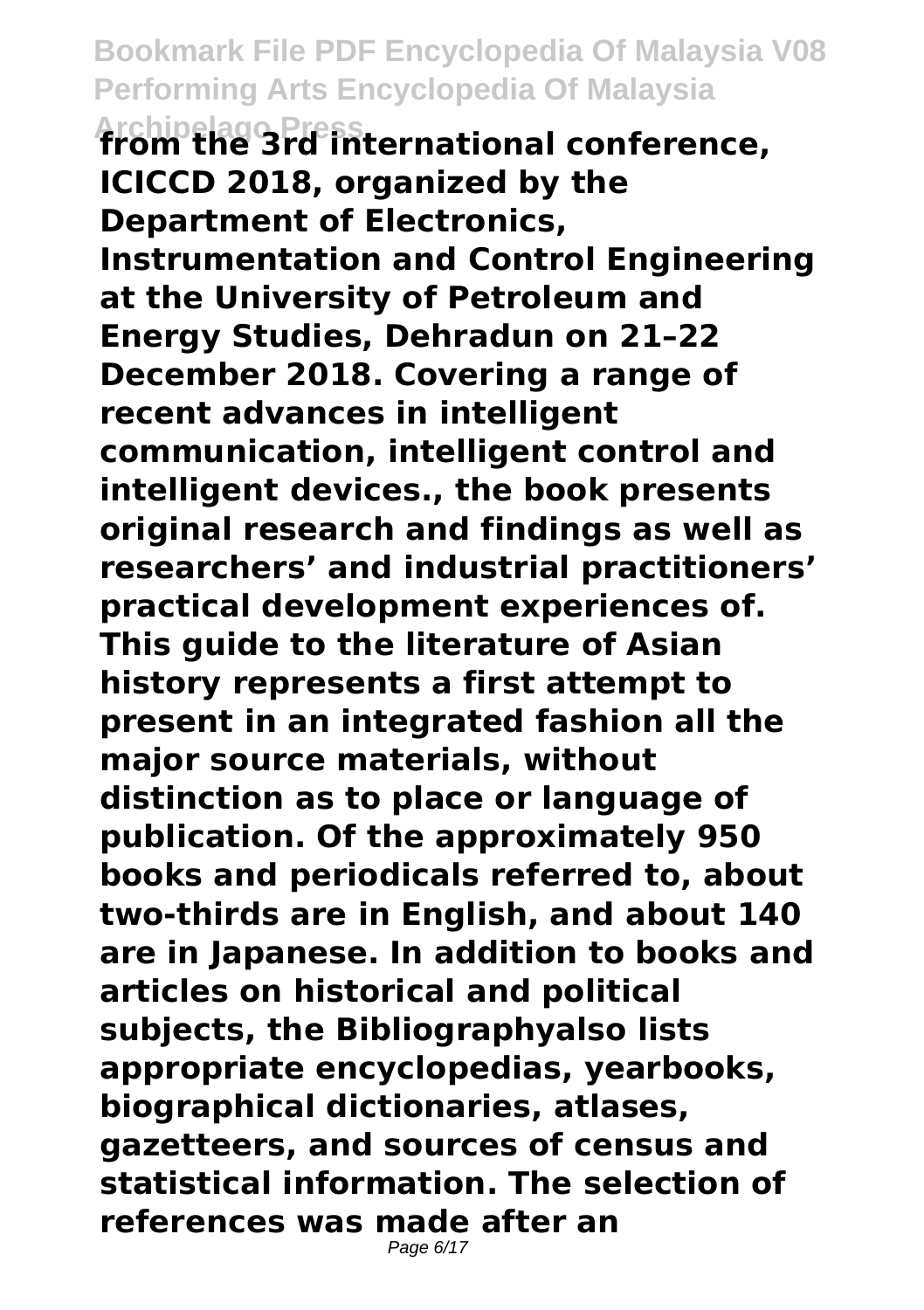**Archipelago Press examination of contents or on the advice of specialists. The criteria for selection included the comprehensiveness of the work, the avoidance of overlap with other works cited, and the quality of the work itself. There is an obviously modern bias to this guide with its concentration on problems of concern to modern Asia rather than traditional Asia, but materials have not been limited to those of a strictly contemporary interest, and books with an early modern emphasis have also been included. The work encompasses materials published up to the end of 1968; extended editions of this guide will appear at regular intervals in the future, and to facilitate this, the text has been transcribed on computer tape. The countries and regions covered are: Asia generally; Southern Asia generally. Ceylon; India; Nepal; Pakistan. Southeast Asia generally; Burma; Thailand; Malaysia; the Philippines; Indochina generally; Vietnam; Laos; Cambodia. East Asia generally; China; Mongolia; Korea; Japan. This is the first book to present in English a history of post-colonial and diasporic Chinese literatures in**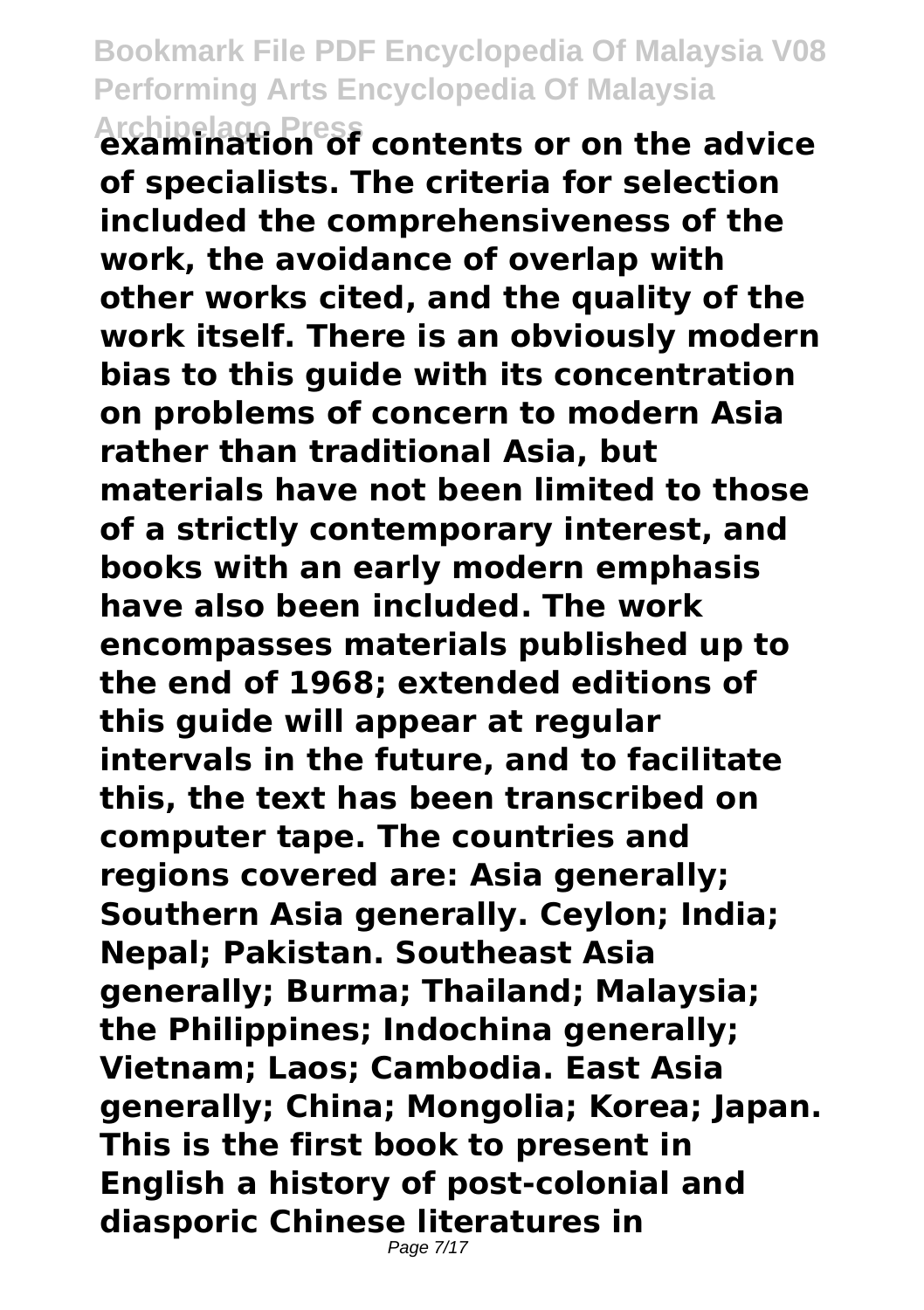**Archipelago Press Singapore and Malaysia. The 12 essays collected in it provide an in-depth study of the emergence of the new Chinese literatures by looking at the origins, the themes, the major authors and their works, and how the creativity is closely connected with the experience of immigration and colonialization and the challenge of the post-colonial world. In examining a wide range of post-colonial texts and their relation to the cultures of diasporic Chinese and post-colonial society, the author shows that each of the new literatures has its own traditions which reflect local social, political and cultural history. The essays also show that the literature of Singapore or Malaysia has a tradition of its own, and writers of world class. Besides the Chinese literary tradition, a native literary tradition has been created successfully.**

**Intelligent Communication, Control and Devices**

**The Communist Party of Malaya, Malaysia and Thailand Politics, Patronage and Profits An International Encyclopedia Songket**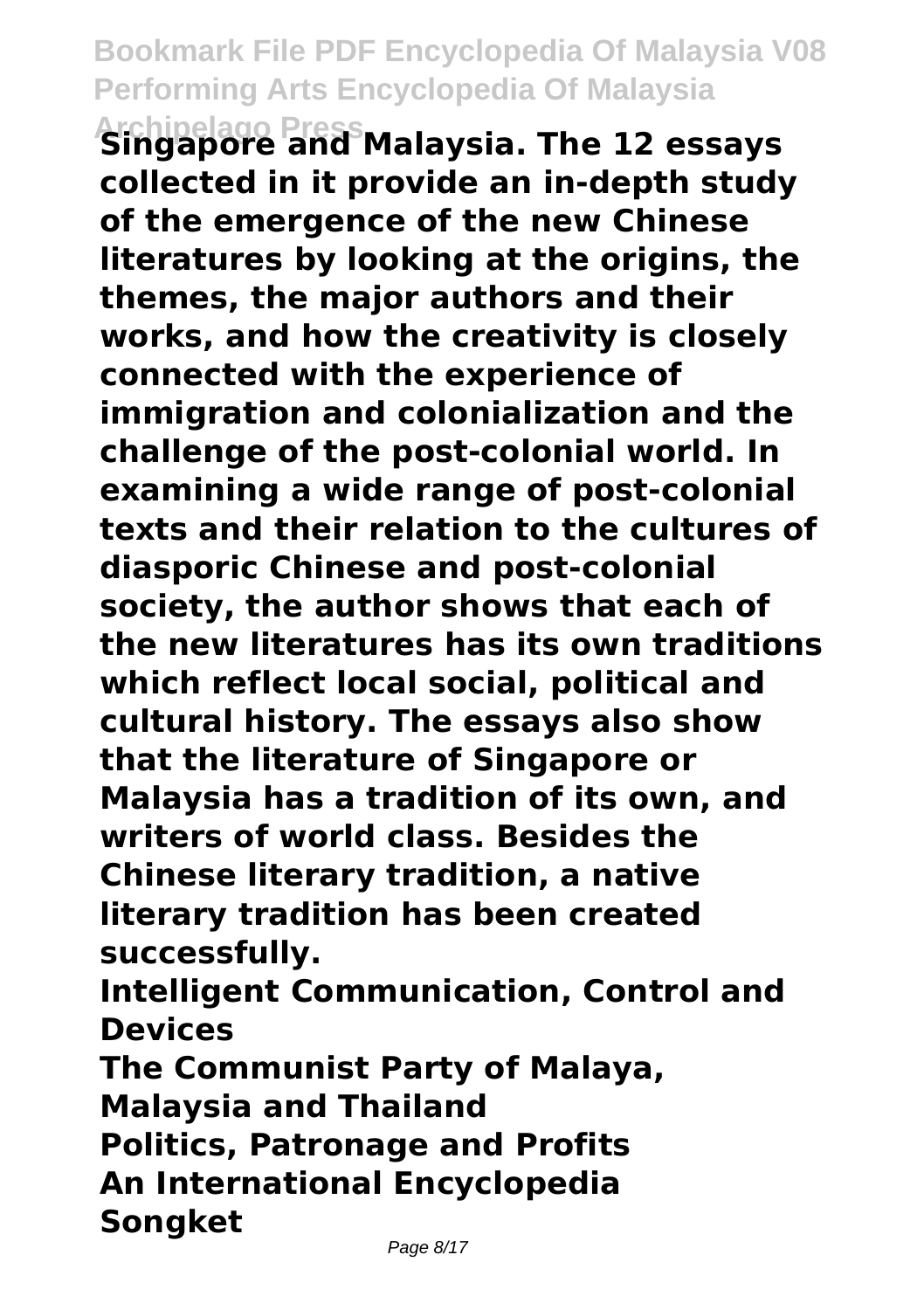#### **Archipelago Press Malaysia's National Language Policy and the Legal System Accumulation, Ascendance, Accommodation**

*This book highlights the efforts made by distinguished scientific researchers world-wide to meet two key challenges: i) the limited reserves of polluting fossil fuels, and ii) the everincreasing amounts of waste being generated. These case studies have brought to the foreground certain innovative biological solutions to real-life problems we now face on a global scale: environmental pollution and its role in deteriorating human health. The book also highlights major advances in microbial metabolisms, which can be used to produce bioenergy, biopolymers, bioactive molecules, enzymes, etc. Around the world, countries like China, Germany, France, Sweden and the US are now implementing major national programs for the production of biofuels. The book provides information on how to meet the chief technical challenges – identifying an industrially robust microbe and cheap raw material as feed. Of the various possibilities for generating bioenergy, the most attractive is the microbial production of biohydrogen, which has recently gained significant recognition worldwide, due to its high efficiency and eco-friendly nature. Further, the book highlights factors that can make these bioprocesses more economical, especially the cost of the feed. The anaerobic digestion (AD) process is more advantageous in comparison to aerobic processes for stabilizing biowastes and producing biofuels (hydrogen, biodiesel, 1,3-propanediol, methane, electricity), biopolymers (polyhydroxyalkanoates, cellulose, exopolysaccharides) and bioactive molecules (such as* Page 9/17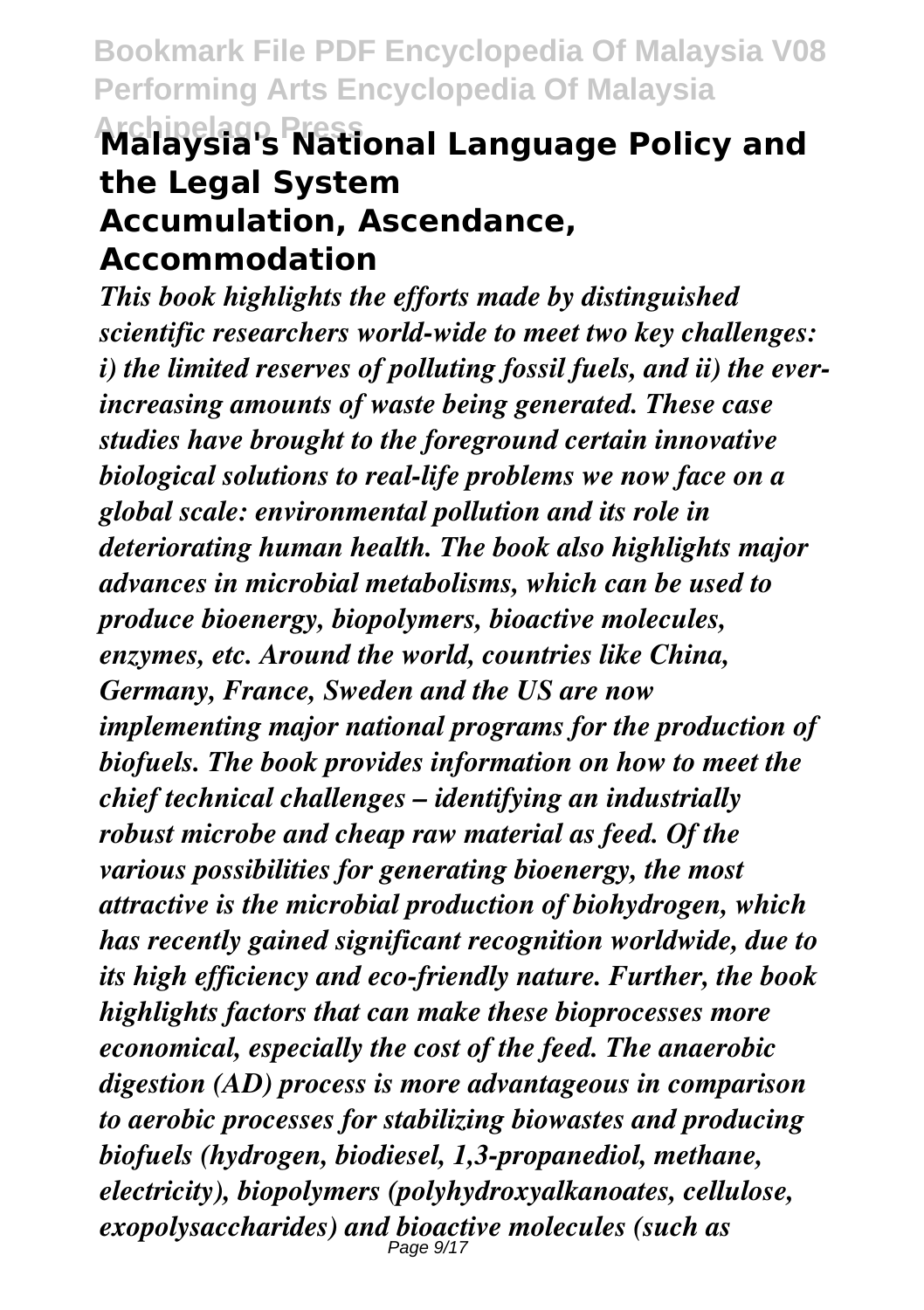**Archipelago Press** *enzymes, volatile fatty acids, sugars, toxins, etc.) for biotechnological and medical applications. Information is provided on how the advent of molecular biological techniques can provide greater insights into novel microbial lineages. Bioinformatic tools and metagenomic techniques have extended the limits to which these biological processes can be exploited to improve human welfare. A new dimension to these scientific works has been added by the emergence of synthetic biology. The Big Question is: How can these Microbial Factories be improved through metabolic engineering and what cost targets need to be met? Though the reductionist approachto biology and medicine has led to several imp- tant advances, further progresses with respect to the remaining challenges require integration of representation, characterization and modeling of the studied systems along a wide range of spatial and time scales. Such an approach, intrinsically - lated to systems biology, is poised to ultimately turning biology into a more precise and synthetic discipline, paving the way to extensive preventive and regenerative medicine [1], drug discovery [20] and treatment optimization [24]. A particularly appealing and effective approach to addressing the complexity of interactions inherent to the biological systems is provided by the new area of c- plex networks [34, 30, 8, 13, 12]. Basically, it is an extension of graph theory [10], focusing on the modeling, representation, characterization, analysis and simulation ofcomplexsystemsbyconsideringmanyelementsand theirinterconnections.C- plex networks concepts and methods have been used to study disease [17], tr- scription networks [5, 6, 4], protein-protein networks [22, 36, 16, 39], metabolic networks [23] and anatomy [40].*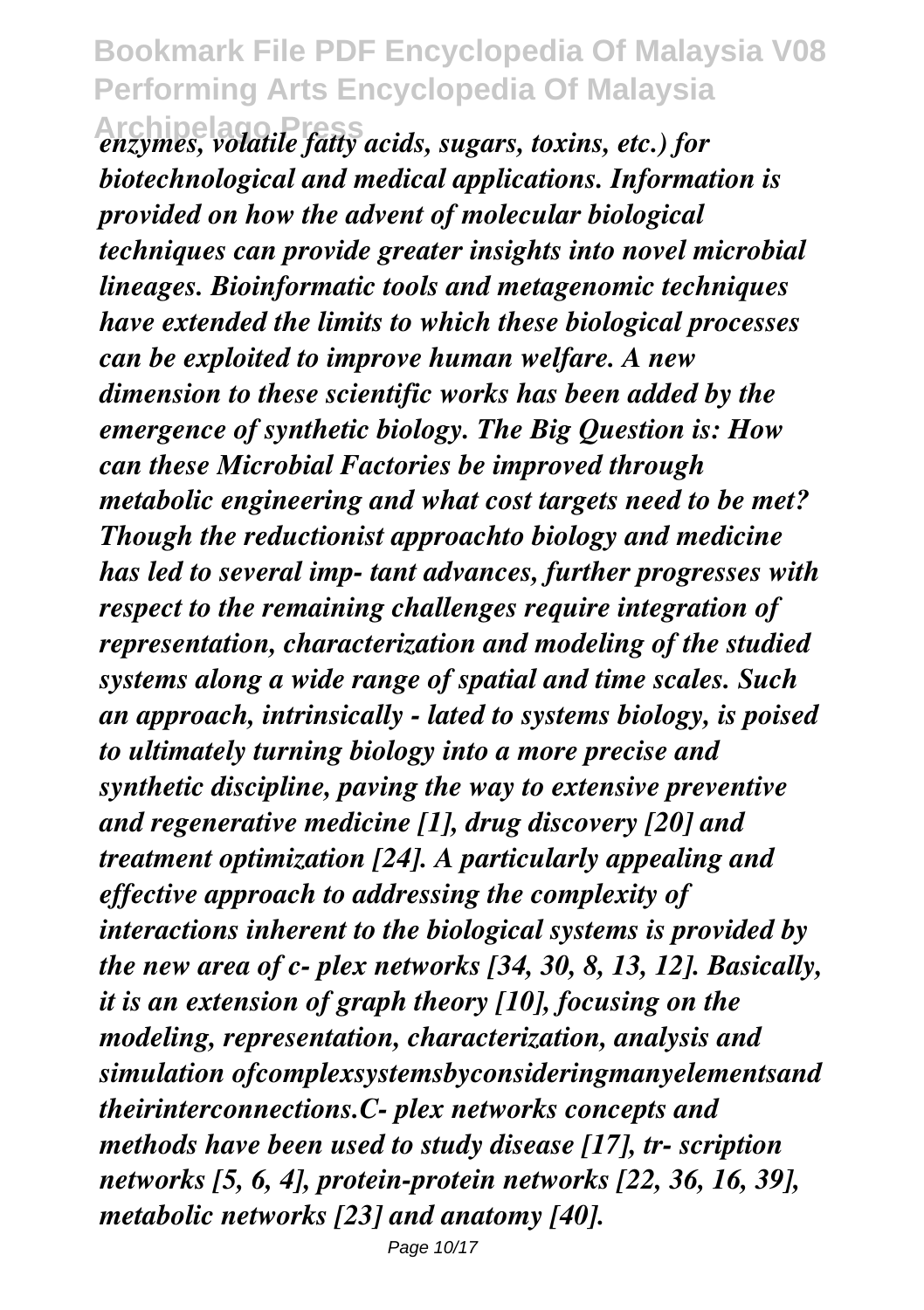**Archipelago Press** *Why are Malay women workers periodically seized by spirit possession on the shopfloors of modern factories? In this book, Aihwa Ong captures the disruptions, conflicts, and ambivalences in the lives of Malay women and their families as they make the transition from peasant society to industrial production. To discover the meaning that the market economy and wage labor hold for Malay peasants, Ong conducted anthropological field work in an agricultural district in Selangor, Peninsular Malaysia, which is undergoing rapid proletarianization. Weaving together history, ethnography, and quantitative analysis, she addresses many questions pertaining to peasants and state policies. The book shows how the diverging roles of young men and women are increasingly channelled, by educational and labor market pressures, toward conformity with corporate culture and capitalist discipline. A unique feature of this book is the portrayal of Malay women workers in Japanese factories, caught between their culture and the culture of capitalism. Ong argues that cultural values and practices--both Islamic-Malay and foreign--are reworked and reconstituted in the industrial hierarchy. Her vivid accounts of hysterical episodes, violent incidents, and women's self-perceptions provide insights into their attitudes toward capitalist relations. By illuminating the encounter of Malay peasants with global industrial production, the book also throws light on the attitude of neophyte wage workers elsewhere in the Third World. Malaysia's Political Economy Malaysian Male to Female Transsexuals Trade Liberalization in ASEAN The Sindhis of Malaysia*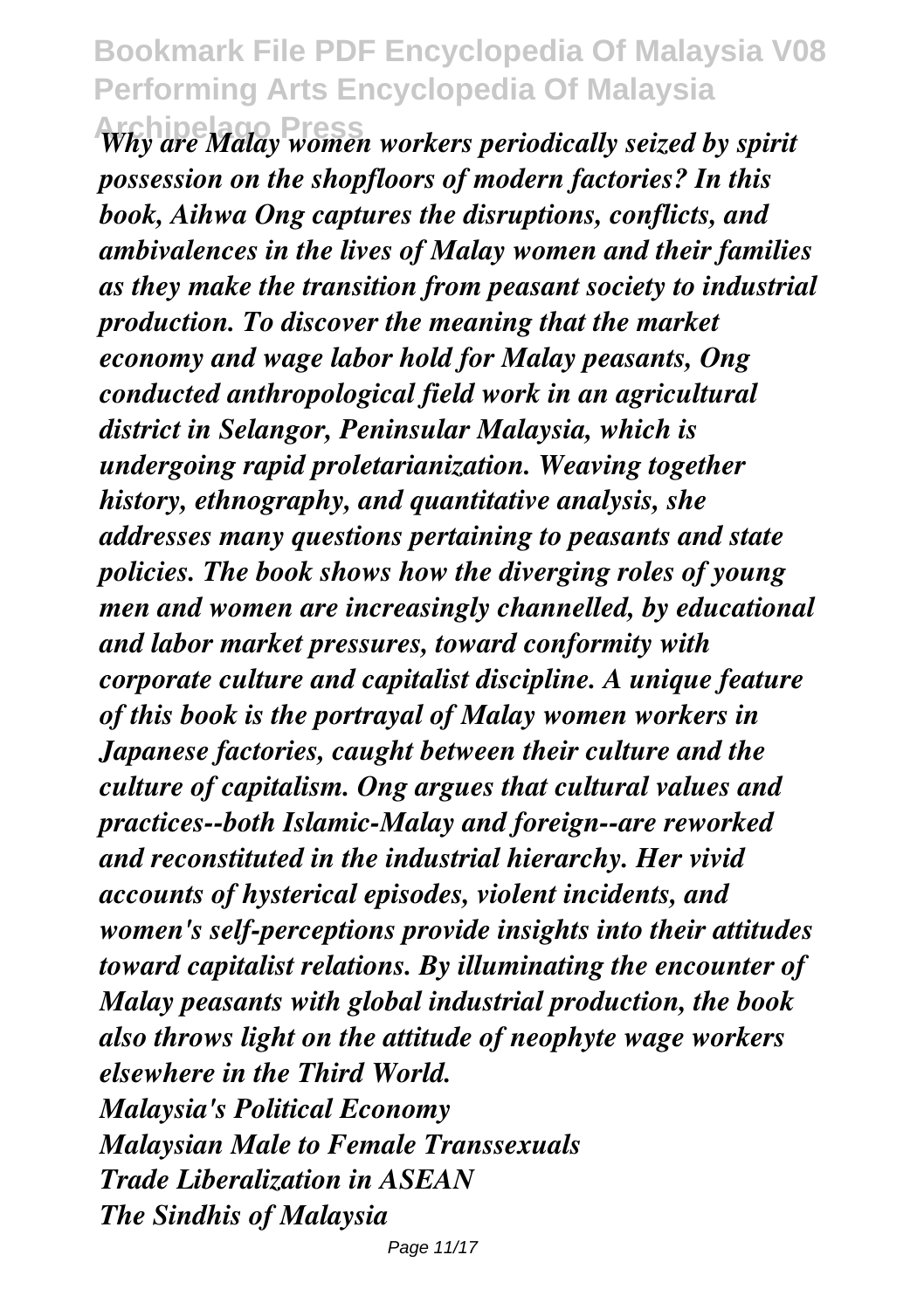**Archipelago Press** *The Natural Rubber Industry, Its Development, Technology, and Economy in Malaysia*

*Forests and Development in Peninsular Malaysia A Study of Chinese Secret Societies in Singapore and Peninsular Malaysia*

*Chemical Reaction Engineering: Essentials, Exercises and Examples presents the essentials of kinetics, reactor design and chemical reaction engineering for undergraduate students. Concise and didactic in its approach, it features over 70 resolved examples and many exercises.The work is organized in two parts: in the first part kinetics is presented*

*Based on research material drawn from the archives in Singapore, Britain, Australia and the US, this book captures the dramatic events leading to the historic separation of Singapore from Malaysia.*

*This book uses the concepts of rent and rent-seeking to study Malaysian political economy.*

*Complex Networks*

*Malaysia's Woven Treasure*

*Factory Women in Malaysia*

*International Communication*

*Special Guest*

*The Detention in Malaysia of an Ex-cabinet Minister* **Nature and Nation explores the relations between people and forests in Peninsular Malaysia where the planet's richest terrestrial eco-system met head-on with the fastest pace of economic transformation experienced in the tropical world. It engages the interplay of history, culture, science, economics and politics to provide a holistic interpretation of the continuing relevance of forests to state and society in the moist tropics. Malaysia has long**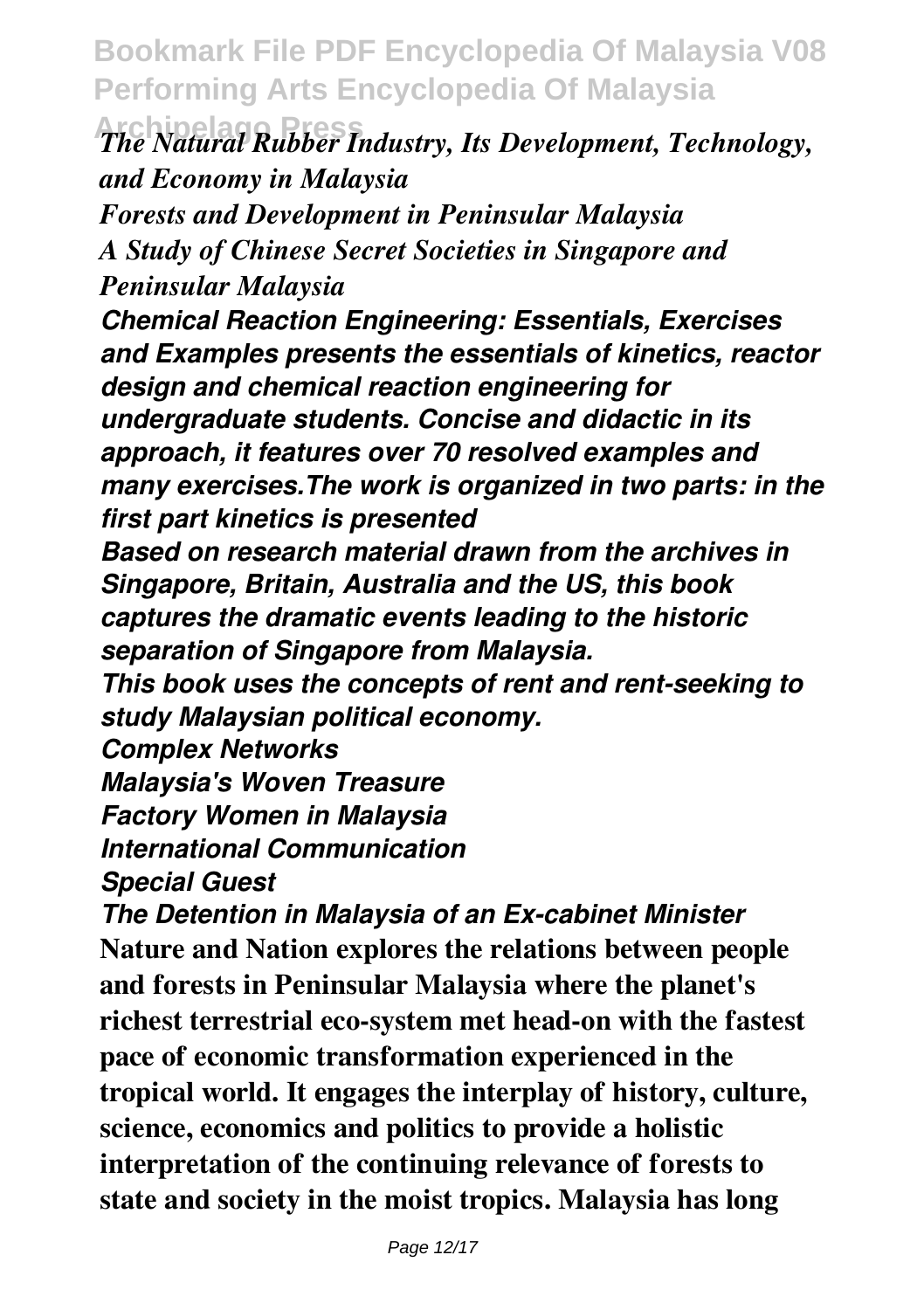**Archipelago Press been singled out for emulation by developing nations, an accolade contradicted in recent years by concerns over its capital-, rather than poverty-driven forest depletion. The Malaysian case supports the call for re-appraisal of entrenched prescriptions for development that go beyond material needs. -- Book cover.**

**A groundbreaking, cross-cultural reference work exploring the diversity of expression found in rituals, festivals, and performances, uncovering acting techniques and practices from around the world. \* A–Z entries span every region of the world and cover diverse topics from Ireland's Abbey Theatre to China's Zhang Mu (rod-puppet theater) \* Beautiful illustrations include masks used in classical Greek dramas, an advertisement for a performance of Punch and Judy, the humorous puppet characters, and photographs of actors, performances, and ceremonies from Monty Python to young Balinese dancers performing the Legong dance**

**This book provides a clear and accessible account of political and economic development in Pacific Asia. Adopting a comparative and historical approach, it examines the factors behind the 'East Asian Miracle' which has transformed the economies and societies of South Korea, Taiwan, Hong Kong, Singapore, Indonesia, Thailand and Malaysia. Political Development in Pacific Asia begins by examining the traditional forms of political culture which prevailed in Pacific Asia and which affected, in various ways, post-colonial political development in the region. Subsequent chapters examine the growth strategies pursued by high-performing economies of East Asia and the implications of rapid growth for democratization and**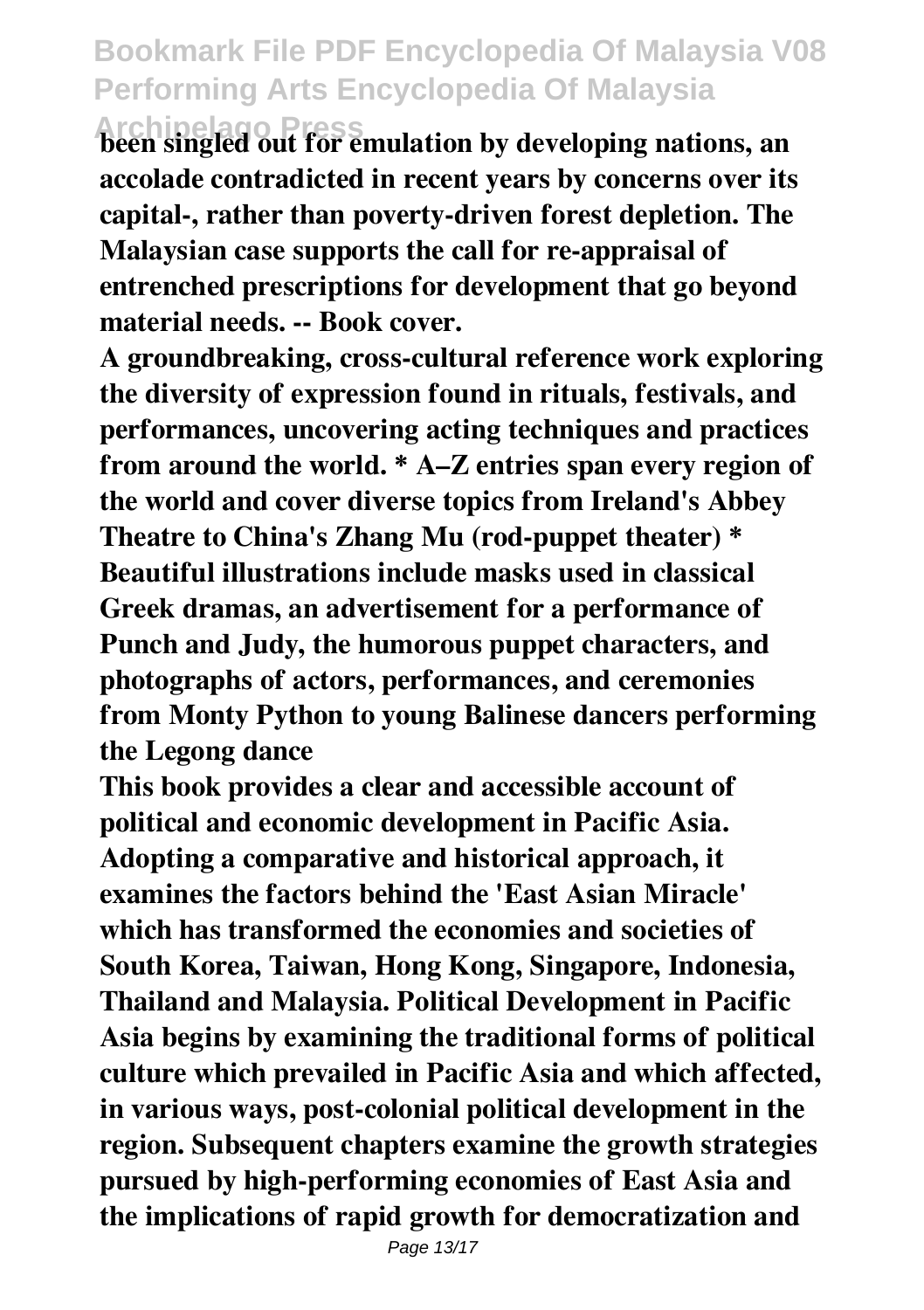**Archipelago Press civil society. The final chapter explores the place of these economies in a rapidly changing regional and international order. While Jones gives due attention to the remarkable achievements of the high-performing economies of East Asia, he also addresses the social and political costs of this rapid, state-managed growth. The result is a balanced and nuanced account of political and economic development in Pacific Asia which will be invaluable for students and scholars alike.**

**Nature and Nation**

**Acting**

**Political Development in Pacific Asia**

**Malaysia and Ceylon**

**Coping with the Recession in Malaysia**

**Chemical Reaction Engineering**

**Singapore in Malaysia and the Politics of Disengagement** Malaysia's multicultural society supports one of the most dynamic economies in Asia. This completely revised new edition of the standard text, first published twenty years ago, traces the history of the country from early times to the present day. The authors give particular attention to the evolution of Malay polities and their close links with indigenous groups who lived on the oceans and in the deep jungles of the region, from Sumatra to Borneo. This provides the background to the establishment of the Malay port of Melaka, which was conquered by the Portuguese in 1511, foreshadowing the establishment of a British colonial regime in the late nineteenth century. Although the large numbers of Chinese and Indian migrants who arrived to work in the tin and rubber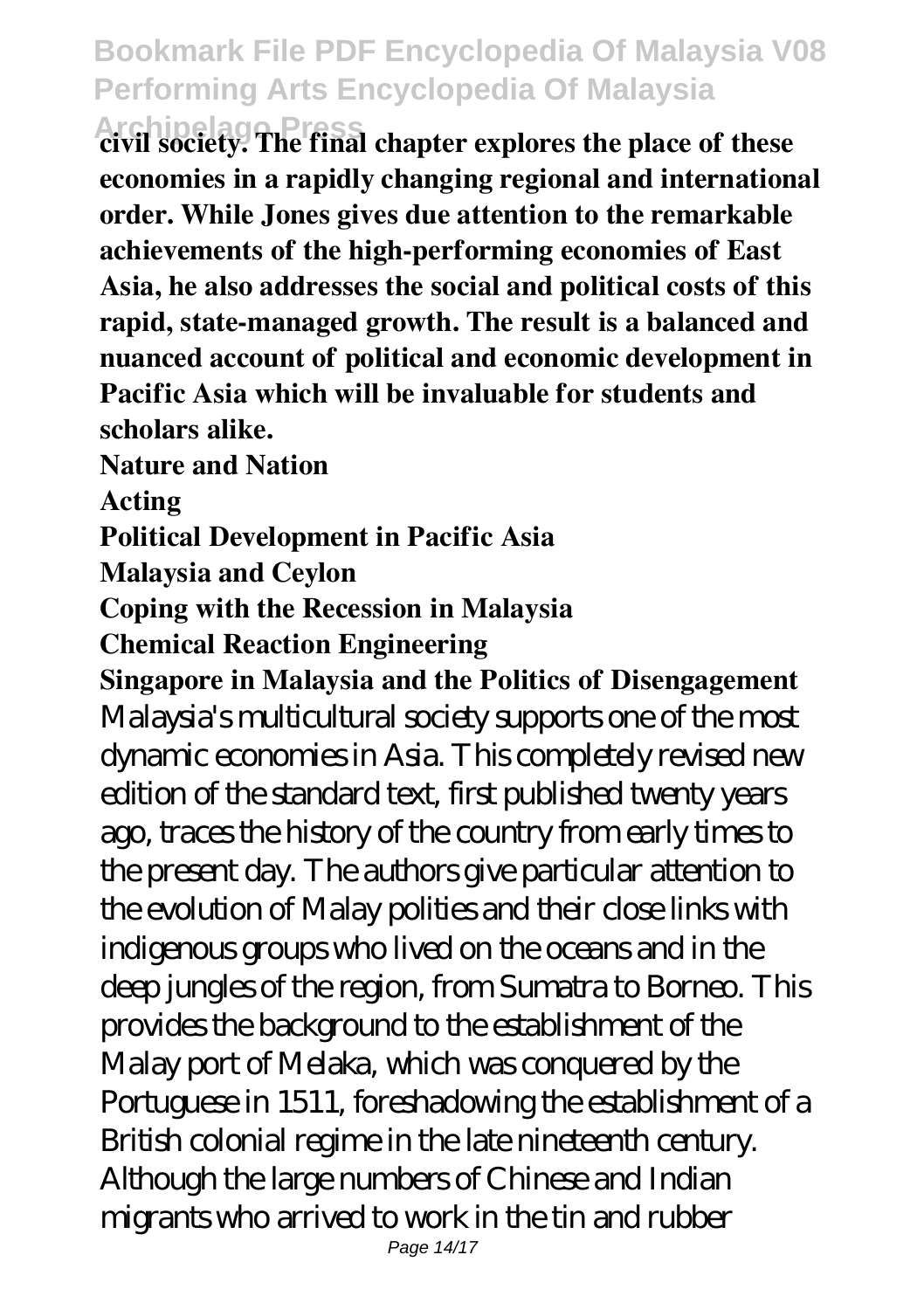**Archipelago Press** industries contributed to economic expansion, colonial policies did not encourage communal interaction. The authors trace the process by which post-independence leaders in Malaya attempted to counter the legacy of ethnic hostility while answering Malay demands for an affirmation of their rights and a stronger commitment to Islam. The incorporation of the Borneo states of Sarawak and Sabah into the Federation of Malaysia in 1963 rendered the goal of welding a nation from areas that were geographically separated and culturally disparate even more problematic. The intense emotions attached to issues of race were made tragically evident in the racial riots of May 1969, which this book sees as a watershed in modern Malaysian history. As Malaysia enters the twentyfirst century, the government is determined to oversee the transition to an economy focused on manufacturing and advanced technology, and to eliminate poverty and the association between occupation and race. While several recent studies deal with the impact of colonial rule and Malaysia's spectacular economic transition, this book is unique because it tracks developments from early times and identifies continuities as well as change. Combining the authors' specialist knowledge of precolonial sources with the most recent contemporary research, this new edition reinforces the position of A History of Malaysia position as a standard reference for all those interested in the historical processes which led to the emergence of this culturally varied and economically energetic country. The early years. Growth amidst difficulty. The Page 15/17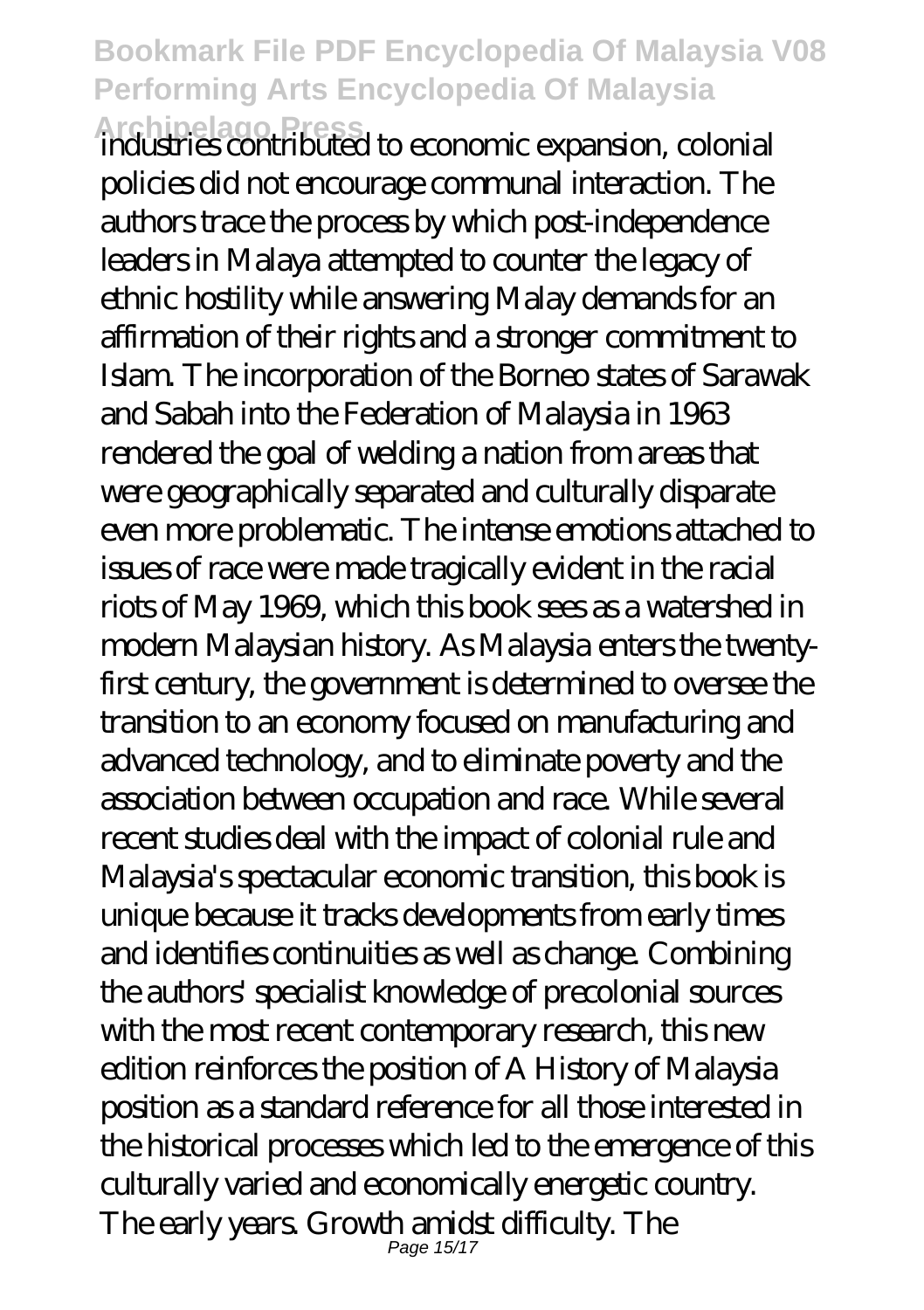**Archipelago Press** technologies of production. The technologies of processing. The structure of the industry. The economics of production. The rubber market. The economics of institutional arrangement. The international context. Chinese companies have managed to perform well in Malaysia, especially after the recession in the mid-1980s, due to a clear change in the Malay dominated government's attitude to Chinese capital. Despite the problems that prevail among UMNO politicians, the government has provided a stable economic environment and offers opportunities for domestic private investment, even for the Chinese. Given these circumstances, it does appear that Chinese capital in Malaysia has reasonable prospects for further growth in the immediate future. This study examines the dominant role of Chinese capital in the economy, providing in-depth empirical research on its mode of development and styles of operation. Covering the period from colonial times to the present day this study identifies key issues pertaining to Chinese business operations in Malaysia: ownership and control patterns, style of growth, relations with the state, politicians and other Chinese businessmen, and the manner of development of business abroad, whilst debunking the theory that large-scale Chinese capital is not very entrepreneurial in nature. The Sociology of Secret Societies Historical Dictionary of Brunei Darussalam Feminism and the Women's Movement in Malaysia The Malay Traditional Music Page 16/17